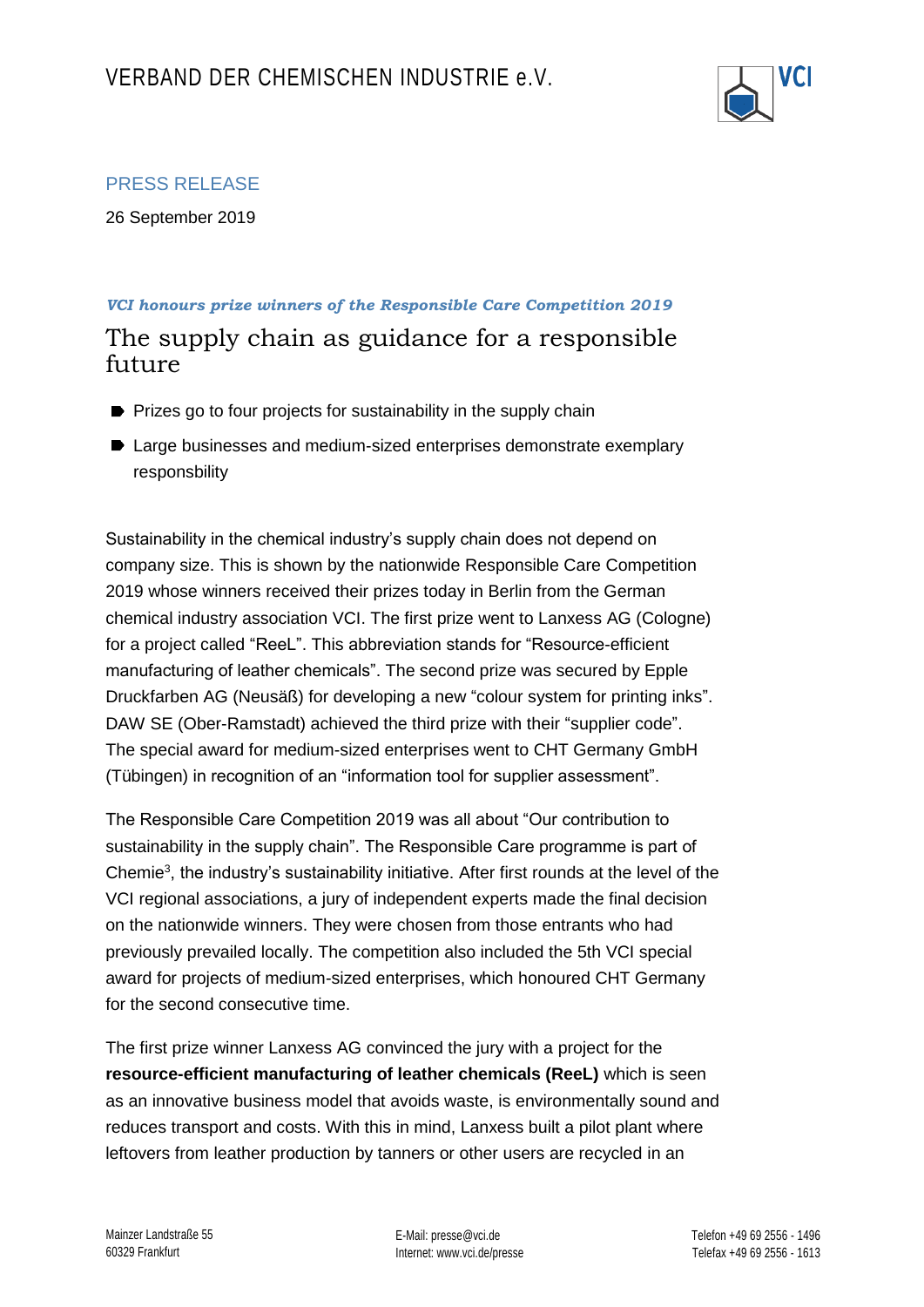

on-site manufacture of retanning agents. In the described strategy, tanners largely manufacture themselves the chemicals they need – from bio-based residues from their own leather production. As the process provider, Lanxess retains the responsibility for the chemical synthesis process. The ReeL pilot plant has proven the feasibility of the concept. Eight times larger production plants are being planned in cooperation with leading large-scale tanneries in Europe.

Epple Druckfarben AG took second place for a new **system for sheetfed offset inks** with several ecological advantages: Their binders are based on renewable raw materials and they do not contain potentially toxic metal dryers, photoinitiators or mineral oil. The waste paper printed with them can be recycled up to six times, with excellent fibre yield. Furthermore, there are social advantages, as no toxic ingredients are used and odour is reduced in printing and in the end products. The jury commended the project for taking its starting point in the very core business of the printing ink manufacturer.

DAW SE came third for developing **the company's own supplier code**. This code regulates, inter alia, the treatment of employees (workers' rights, health, safety, equal treatment), environmental protection (compliance with national laws and standards, environmental management system) and the behaviour in commerce (prohibition of corruption, avoiding conflicts of interests). DAW views infringements of its supplier code as having a significant damaging impact on the contractual relationship. In this framework, DAW attaches great importance not only to the classification and assessment of suppliers but also to a regular exchange on topics such as innovation, trends and sustainability. The jury was impressed by the broad approach to sustainability within a holistic picture.

For the second consecutive time, CHT Germany GmbH won the special award for medium-sized enterprises. The company combines a **supplier assessment with sustainability criteria** globally and an **information tool for customers in the customer care sector**. This is a kind of product passport which refers to quality, chemical composition, product safety, certification and legal provisions. Customers can use the tool for the sustainability assessment of their own products. In 2018, 453 suppliers of the CHT Group underwent such supplier assessments. Out of this total, 311 suppliers were found sustainable.